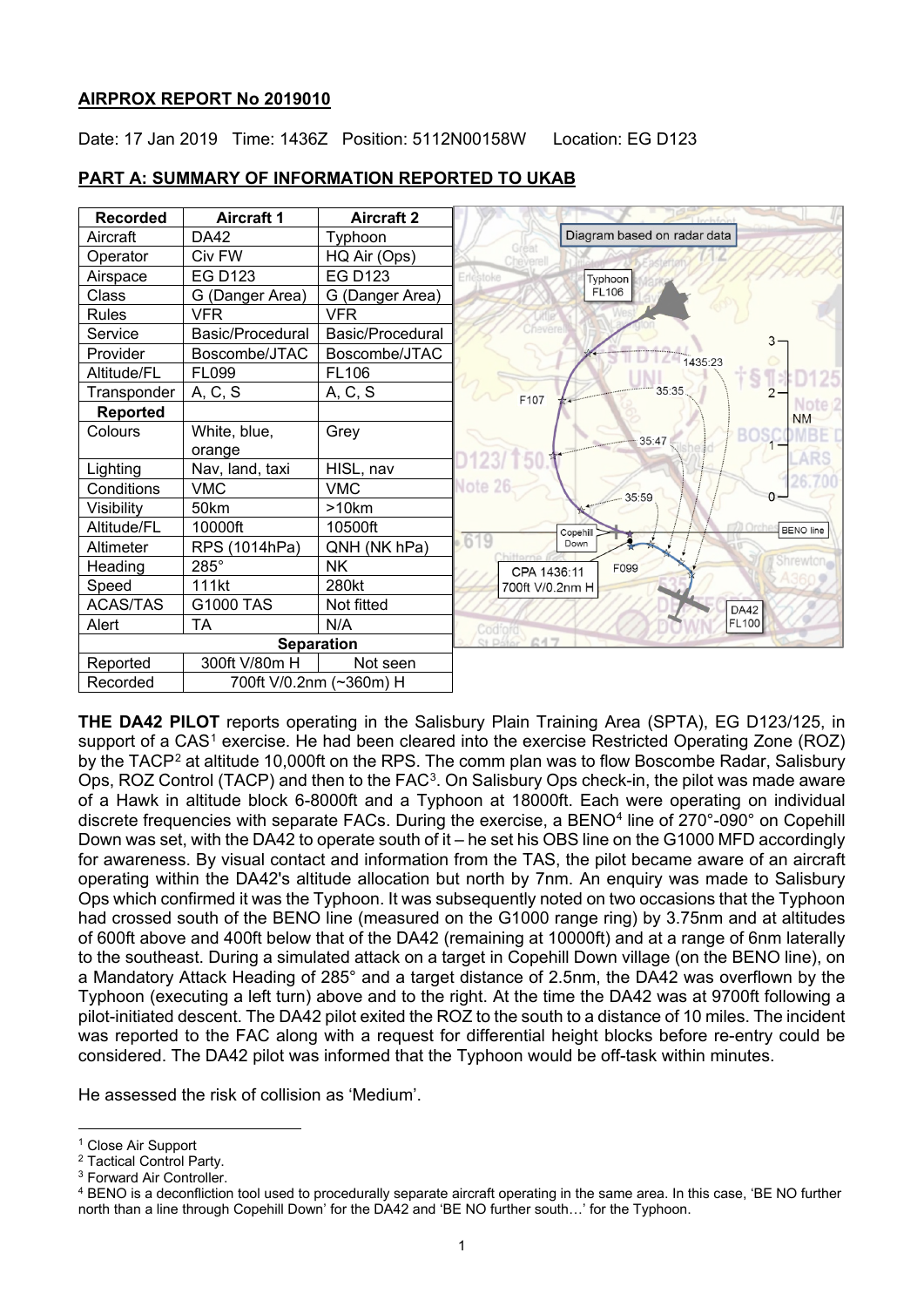**THE TYPHOON PILOT** reports that he had a conflict with a DA42 in the SPTA of which he only became aware after he had landed.

**THE JTAC[5](#page-1-0) INSTRUCTOR** reports supervising a trainee JTAC who approved the Typhoon into the ROZ on the ROZ Control frequency in the block 18-20,000ft amsl. The Typhoon pushed to a discrete frequency. The Typhoon was made aware of the DA42 operating in the area and there was initial confusion about a simulated GR4 asset which was clarified as the DA42 on station, which the Typhoon acknowledged. There was a Hawk on station at 6-8000ft amsl, a helicopter below 500ft agl and the DA42 at 10,000ft amsl. Deconfliction measures were a BENO line enforced east-west through Copehill Down, DA42 remain south, Typhoon remain north. The DA42 was operating on another frequency to simulate operational TTPs<sup>[6](#page-1-1)</sup> and SOPs<sup>[7](#page-1-2)</sup> in line with split-element engagement where ground forces will conduct dual target attacks simultaneously. The Hawk conducted hot bombing and returned to base. The Typhoon was approved 250ft-15,000ft and to remain north of the BENO line, the DA42 to remain south of the BENO line. Confusion may have occurred with the wording of the approval to 'operate 250ft-15000ft, BENO still in force'. Having been given the allocated altitude block (250ft-15000ft), the Typhoon established at the same level as the DA42. Communication between the JTAC and Typhoon pilot led to an unclear understanding of air users. He commented that JTAC Instructor intervention could have occurred earlier to clarify that all players understood the deconfliction measures in place. Deconfliction plans were briefed but due to miscommunication, other assets leaving, and a BENO line this led to an unclear understanding by the Typhoon pilot that the DA42 was operating to the south.

**THE SPTA TRAINING SAFETY OFFICER** reports that the airspace had been delegated to the JTAC who was controlling all assets involved. A number of aircraft were under the control of the JTAC and a deconfliction plan was in place to maintain separation between aircraft.

**THE SPTA SENIOR AIR OPS OFFICER** reports that although the incident occurred in STPA airspace, the airspace had been delegated to the JTAC who was controlling all assets involved. Having delegated the airspace, the controller's task was to monitor the surrounding airspace to ensure there were no infringements but the [responsibility for] separation [of aircraft within the SPTA] rested with the JTAC.

**THE BOSCOMBE SATCO** reports that although both pilots had initially been provided with a Traffic Service by Boscombe, a Basic Service was applied when within the SPTA range complex and pilots were advised of this.

# **Factual Background**

The weather at Boscombe was recorded as follows:

METAR EGDM 171450Z 32014KT 9999 FEW030 05/M04 Q1015 BLU NOSIG=

#### **Analysis and Investigation**

#### **UKAB Secretariat**

The DA42 and Typhoon pilots shared an equal responsibility for collision avoidance and not to operate in such proximity to other aircraft as to create a collision hazard<sup>[8](#page-1-3)</sup>. If the incident geometry is considered as head-on or nearly so then both pilots were required to turn to the right, unless to do so would force a crossing of flight paths<sup>9</sup>.

 $\overline{a}$ 

<span id="page-1-0"></span><sup>5</sup> Joint Terminal Attack Controller. Equivalent to FAC.

<span id="page-1-1"></span><sup>6</sup> Tactics, Training and Procedures.

<span id="page-1-2"></span><sup>7</sup> Standard Operating Procedures.

<span id="page-1-3"></span><sup>8</sup> MAA RA 2307 paragraphs 1 and 2.

<span id="page-1-4"></span><sup>&</sup>lt;sup>9</sup> MAA RA 2307 paragraph 13.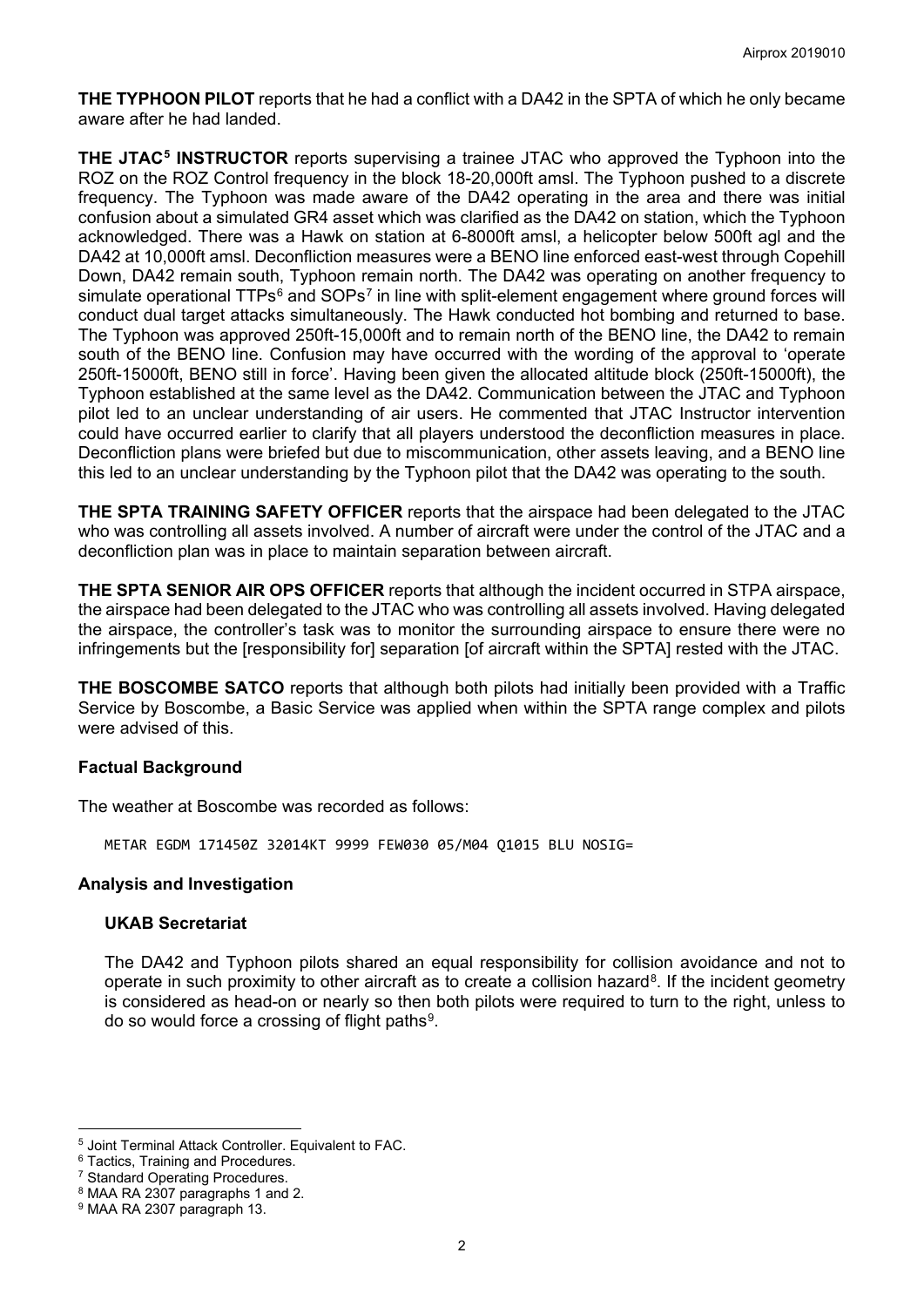## **Coningsby Occurrence Investigation**

Sequence of Events: the following information was supplied by the Typhoon pilot:

The Typhoon was operating as a singleton (#2 of a pair, but a late-comer due to an engineering delay) conducting CAS with live strafe as part of a CAS exercise in SPTA.

• On arrival, cleared into the range at 6-8000ft. The CAS stack had a 'live' Hawk 250ft-5000ft conducting CAS with live bombing, a 'live' DA42 and a 'simulated' Tornado GR4 in the block 10-12000ft. All aircraft were on the same JTAC frequency.

• The terms 'live' and 'simulated' were as described by the JTAC. Routinely, a 'simulated' CAS asset is not a real aircraft, but instead a person on the ground using a radio pretending to be an aircraft, which is what the Typhoon pilot believed the GR4 to be in this scenario.

• Waited for the Hawk to finish bombing and depart the range before he could strafe. Therefore requested a higher altitude block to save fuel. The JTAC cleared him to exit the range to the north, climb to 15- 16000ft and re-enter, maintaining north of a BENO line east/west through Copehill (southern part of SPTA), which he did.

• Shortly after, the DA42 moved to a different area and on to a different frequency. The Hawk returned to base. The JTAC said that there was still a 'simulated' GR4 operating below him.

• The JTAC began working on the strafe scenario so he requested to move to a lower block to get a better view of the targets on the ground. The JTAC told him that all other live players had departed the range, that there were no more conflictions and that he had all of the ROZ (D123 and D125) from 250ft-15000ft (apart from some LL rotary which he was aware of). He subsequently descended and operated between 10000ft-10500ft of which he informed the JTAC. Setting up for each strafe pass, he was at about 10500ft (10000ft above target level) on an approximate line of attack of 330°, which required him setting up to the south of the target, in the southern half of the training area. He was not aware of any conflicting traffic. His SA was aligned with what the JTAC had told him – no more live players and all airspace from 15000ft and below was his aside from LL rotary.

• 5 minutes before departing SPTA, the JTAC told him to maintain north of the previously described BENO line which he did (he subsequently believe this was likely due to the DA42 having just reported the confliction on a different frequency).

• After landing he spoke to the TACP for the sortie debrief, who mentioned that the DA42 pilot had reported a conflict with him. The TACP stated that the JTAC controlling him had used the 'wrong comm', had incorrectly described the CAS stack to him and that they were taking this away as a big learning point. He also informed him that the 'simulated' GR4 was in fact the 'live' DA42, replicating the function of the GR4, they recognised that this was non-standard parlance and could lead to confusion.

• He phoned the DA42 crew, who said that they were at 10000ft in SPTA and felt that he got too close to them in the southern part of SPTA. He was unaware of the DA42 at the point of confliction and hence did not know his exact position or altitude when it occurred. Given what the JTAC had told him about the airspace, his focus was on working the LDP, looking out towards the middle of the CAS wheel, and maintaining within the SPTA airspace (although he was able to spill out of the range as required while holding a Traffic Service from Boscombe Approach).

• The DA42 pilot reaffirmed his conclusion that the JTAC had incorrectly described the CAS stack and did not have a suitable deconfliction plan. The DA42 pilot said they were content that the cause of their concern had been identified and did not mention submitting an Airprox.

• The confliction was discussed at length in the sortie debrief with both the authorising officer and formation lead. They all concluded that the main issue was the comm used by the JTAC informing him that he now had all the airspace to himself. They discussed whether he should have double checked what was meant in detail, but concluded that that mindset would be equivalent to cross-examining every CAS stack/ATC deconfliction comm. If the JTAC or range controller tells you about the deconfliction plan and location of other assets, it is not questioned it if it fits in with the mental model.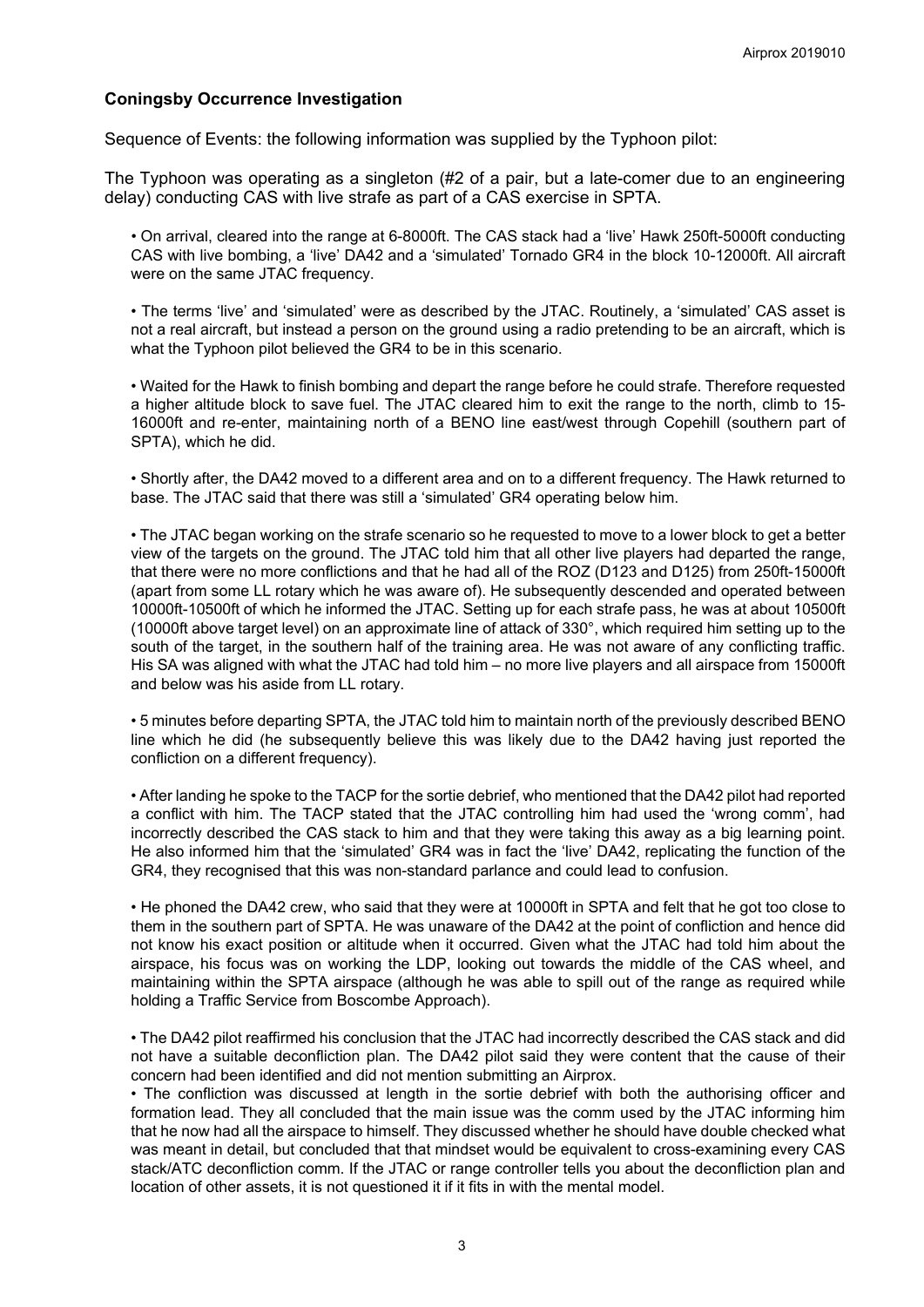• They also discussed the fact that the JTAC was trying to use a BENO line to deconflict 2 live assets working the same CAS Ex in the same training area at the same altitudes. They concluded that the use of a BENO line is great for temporary deconfliction for changing height blocks or conducting attacks, but isn't as robust as altitude deconfliction for prolonged use in a routine CAS stack, working target areas in close proximity. They debriefed this point with the JTACs which they agreed with and said it had formed the basis of their learning points. Having now seen the DASOR submitted by the DA42 pilot, it highlighted that a BENO line was an ineffective safety barrier, as the DA42's target was on the BENO line and their line of attack heading (285°) would have resulted in the aircraft skimming along very close to the line.

• They discussed if they should put in a DASOR, however, they collectively concluded that they wouldn't. He wasn't aware of any conflict while airborne; the DA42 pilot sounded happy about it when he spoke to him and the main take away was the JTAC's use of comm to describe the CAS stack and their use of deconfliction methods. He only found out that morning that Cobham had submitted an Airprox. In hindsight, he stated he should have submitted one.

• An additional point of discussion was use of the [Mode A] vs [Mode B] on one of the Head-Down Displays (HDD). With other players in the stack, [Mode B] could have provided the additional SA to prevent conflict, and would likely have helped in this scenario; however, given that his SA was that there were no other live assets, he felt that [Mode A] was more useful given the CAS training he was conducting.

• What would he do differently next time? He would perhaps consider requesting the ATC Traffic Service to give Traffic Information calls within the range as well as outside of it. However, in reality, ATC often prefer to limit traffic calls to those outside of the range (as was the case here) and the increased level of comm would no doubt distract from the training. Deconfliction within the range is normally conducted by the JTAC or range controller, which would remain his preferred option. He would give more consideration to having [Mode B] on the HDD if in busy airspace, apart from when engaged in a simulated attack. He thought it unlikely he would directly question every stack update, deconfliction plan or cleared altitudes in a good comms environment if it fitted in with the SA picture.

The Investigation findings were as follows:

The Typhoon was flown into conflict with the DA42 because the Typhoon pilot was unaware of the presence of DA42.Both aircraft were operating on different JTAC frequencies, thus denying each other positional SA; however, the use of separate fire-net frequencies for different assets is SOP. In some circumstances a second 'admin' frequency is used as a safety monitor as well as a check-in/check-out frequency but this is impracticable if multiple assets are involved.

The student JTAC is reported as describing the DA42 as 'simulated', leading the Typhoon pilot to believe that the airspace was clear. The student JTAC is also reported to have informed the Typhoon pilot that the range airspace was clear and he was free to manoeuvre between 250ft and 15000ft. In reality, the student JTAC believed that the Typhoon pilot was aware that the BENO was still active, that it would be honoured, and the Typhoon would be geographically deconflicted from the DA42.

JTAC instructors are using this incident to highlight the importance of timing of instructor intervention.

**Perception**: The Typhoon pilot erroneously believed that he was the sole asset operating in the SPTA, and therefore, free to manoeuvre without constraint. This mental model was derived from information passed to him from the JTAC, who informed him that a 'simulated GR4' was in the airspace, rather than a DA42 replicating a GR4.

**Decision**: Given the Typhoon pilot's lack of awareness of other assets in his operating airspace, his decision to cross the BENO set by the JTAC was understandable and reasonable.

**Execution**: Routine questioning of the information passed to pilots on other airspace users is not called for; therefore, the Typhoon pilot's selection of HDD [Mode A] rather than [Mode B] is consistent with training and tactics.

**Summary**: Execution of the exercise occurred having established an erroneous situational awareness that the risk of MAC had been mitigated to zero. It is widely accepted that operations involving multiple air assets simultaneously and in concert engaging enemy assets from within the same airspace may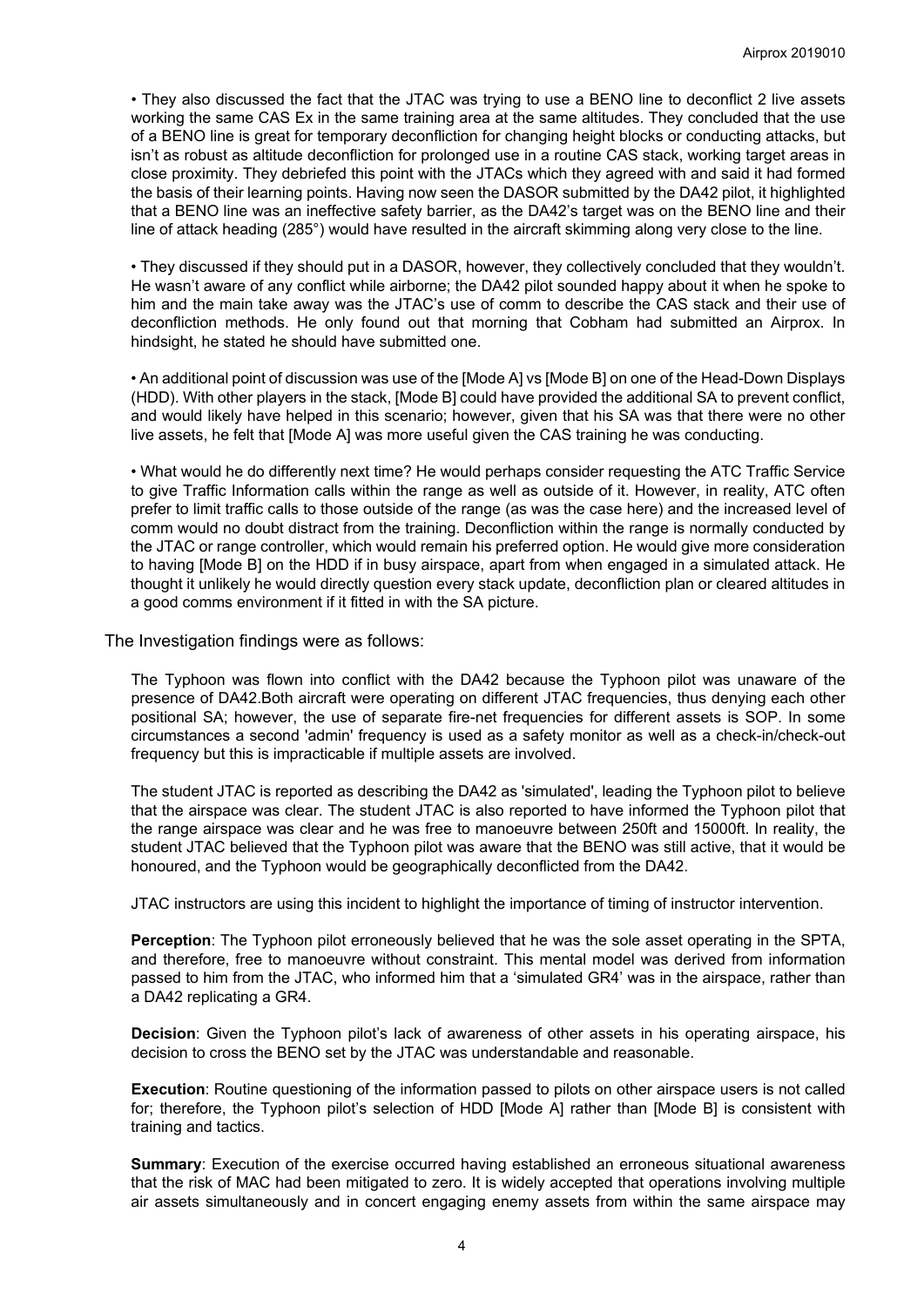require operations on multiple separate radio frequencies, but it is limited by the maturity of the C2 system. Successful operations depend on correctly identifying friendly, neutral and enemy aircraft, and, without effective C2, is extremely difficult to implement.

### **Comments**

### **HQ Air Command**

In this incident, the plan to avoid barrier was defeated by miscommunication/misunderstanding of a lateral deconfliction line, which led to the Typhoon pilot believing that he was the only air asset above 250ft AGL and being given permission to operate up to 15,000ft – this permission was only valid to the north of the line. The ATS barrier was essentially not used as, although both aircraft were receiving a BS from Boscombe Down, the reality was that deconfliction was expected to be procedurally effected by the JTAC. When the DA42 pilot, using onboard sensors (including TAS), identified that the Typhoon had penetrated to the south of the line, and at an altitude that conflicted with his own cleared altitude, he questioned this with Salisbury Ops; a call to the TACP to inform them of what had just occurred may have served better to clarify the true air picture – including deconfliction – to all players. Whilst conducting a simulated attack, the DA42 pilot sighted the Typhoon above and to his right and so elected to descend, exit the area and seek clarification regarding the deconfliction plan.

This Airprox shows that it is essential to use all tools at our disposal to mitigate the risk of MAC. It is acknowledged that a TS inside the SPTA would almost certainly detract from the achievement of training objectives. It is noteworthy that the Electronic Conspicuity barrier functioned as it should, but obviously this only works with cooperating equipment. Typhoon currently has no CWS but the provision of a suitable solution remains a high priority. Thus, lookout during all phases of flight is essential – even when one thinks one fully understands the air picture.

## **Summary**

An Airprox was reported when a DA42 and a Typhoon flew into proximity in the Salisbury Plain Training Area at 1436hrs on Thursday 17<sup>th</sup> January 2019. Both pilots were operating under VFR in VMC, both in receipt of a Basic Service from Boscombe Down and procedural deconfliction from the JTAC.

# **PART B: SUMMARY OF THE BOARD'S DISCUSSIONS**

Information available consisted of reports from both pilots, radar photographs/video recordings, reports from the air traffic controllers involved and reports from the appropriate operating authorities. Relevant contributory factors mentioned during the Board's discussions are highlighted within the text in bold, with the numbers referring to the Contributory Factors table displayed in Part C.

Members first discussed the role of the JTAC and agreed that there had been miscommunication between the trainee JTAC and the Typhoon pilot which had resulted in the Typhoon pilot believing he was cleared to use the entire ROZ, not to remain north of the BENO line which was the JTAC's intent (**CF1 & CF4**). Members noted that aircraft deconfliction in the 'CAS stack' was conducted entirely procedurally, there was no surveillance available to the JTAC (**CF2**), and that this form of training reflected the reality of operations. However, surveillance was available from Boscombe Down and some members wondered whether that could be used to greater effect in a safety capacity. After further discussion it was agreed that the complexity, intensity and nature of CAS operations were such that an additional safety comms channel would probably not be practical due to the likely delay between the Boscombe controller noticing a conflict and relaying this information to the JTAC or pilots. In the event, the Typhoon pilot crossed the BENO line (**CF3**) because his mental model was that he was the only aircraft in the ROZ at that altitude (**CF5**). Members commented that it would be prudent for pilots to obtain positive confirmation that a BENO line was no longer active before crossing it, rather than assume it was no longer active based on other information.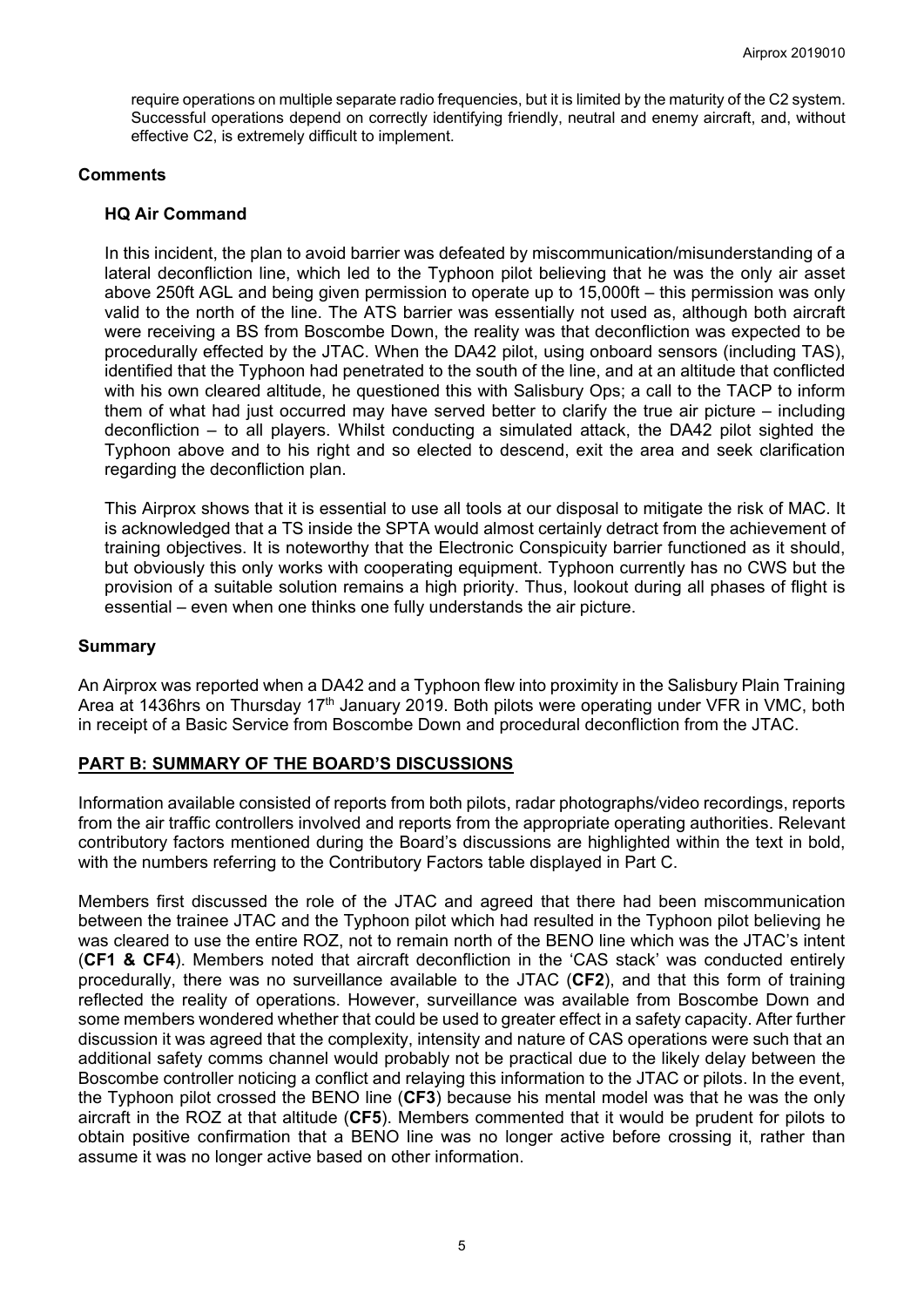For his part, the DA42 pilot had additional SA on the Typhoon, derived from his TAS, and was aware that it was approaching as he conducted a target run. Hence, although the Typhoon pilot did not see the DA42, the DA42 pilot was able to take avoiding action (**CF6**). Members agreed that, in hindsight, when the DA42 pilot became aware that the Typhoon had crossed the BENO line on two previous occasions it may have been more effective for him to contact the TACP, rather than Salisbury Ops, who could then directly liaise with the JTAC to question and correct the Typhoon pilot's mental model.

Members then discussed the SA available to the Typhoon pilot and wondered whether it was possible for the radar to be employed in an air-to-air mode until committed to the target; in that way allowing for greater likelihood of detection of potentially conflicting tracks. Members commented that the DA42 was not a 4<sup>th</sup> generation air-superiority fighter, yet the pilot had had much greater awareness of the Typhoon and its conflicting flight path than did the Typhoon pilot. Discussion then turned to the employment of a BENO line and members agreed that although it was effective for target/weapon effects deconfliction, it was not necessarily effective for aircraft deconfliction. Having a target on the BENO line (as was the case for the DA42) also eroded it's effectiveness as a deconfliction measure due to the necessity of aircraft delivering munitions to approach into close proximity.

Regarding the risk, the Board felt that although high closure rates could increase risk in an event where separation might otherwise be considered sufficient, in this case the DA42 pilot's SA was such that he had been able to take timely and effective action.

# **PART C: ASSESSMENT OF CAUSE AND RISK**

## Contributory Factors:

| CF. | Factor                                                         | <b>Description</b>                              | Amplification                                        |  |  |  |  |  |  |
|-----|----------------------------------------------------------------|-------------------------------------------------|------------------------------------------------------|--|--|--|--|--|--|
|     | <b>Ground Elements</b>                                         |                                                 |                                                      |  |  |  |  |  |  |
|     | • Regulations, Processes, Procedures and Compliance            |                                                 |                                                      |  |  |  |  |  |  |
| 1   | Organisational                                                 | • Organisational Documentation and Publications | Inadequate regulations or procedures                 |  |  |  |  |  |  |
|     | • Situational Awareness and Action                             |                                                 |                                                      |  |  |  |  |  |  |
| 2   | <b>Human Factors</b>                                           | • Traffic Management Information Provision      | Not provided, inaccurate, inadequate, or late        |  |  |  |  |  |  |
|     | <b>Flight Elements</b>                                         |                                                 |                                                      |  |  |  |  |  |  |
|     | <b>• Tactical Planning and Execution</b>                       |                                                 |                                                      |  |  |  |  |  |  |
| 3   | <b>Human Factors</b>                                           | • Incorrect Decision/Plan                       | Incorrect or ineffective execution                   |  |  |  |  |  |  |
| 4   | <b>Human Factors</b>                                           | • Accuracy of Communication                     | Ineffective communication of intentions              |  |  |  |  |  |  |
|     | • Situational Awareness of the Conflicting Aircraft and Action |                                                 |                                                      |  |  |  |  |  |  |
| 5.  | Contextual                                                     | • Situational Awareness and Sensory Events      | Pilot had no, or only generic, Situational Awareness |  |  |  |  |  |  |
|     | • See and Avoid                                                |                                                 |                                                      |  |  |  |  |  |  |
| 6   | <b>Human Factors</b>                                           | • Monitoring of Other Aircraft                  | Non-sighting by one or both pilots                   |  |  |  |  |  |  |

Degree of Risk: C.

Recommendation: Nil.

Safety Barrier Assessment<sup>[10](#page-5-0)</sup>

 $\overline{a}$ 

In assessing the effectiveness of the safety barriers associated with this incident, the Board concluded that the key factors had been that:

<span id="page-5-0"></span> $10$  The UK Airprox Board scheme for assessing the Availability, Functionality and Effectiveness of safety barriers can be found on the [UKAB Website.](http://www.airproxboard.org.uk/Learn-more/Airprox-Barrier-Assessment/)